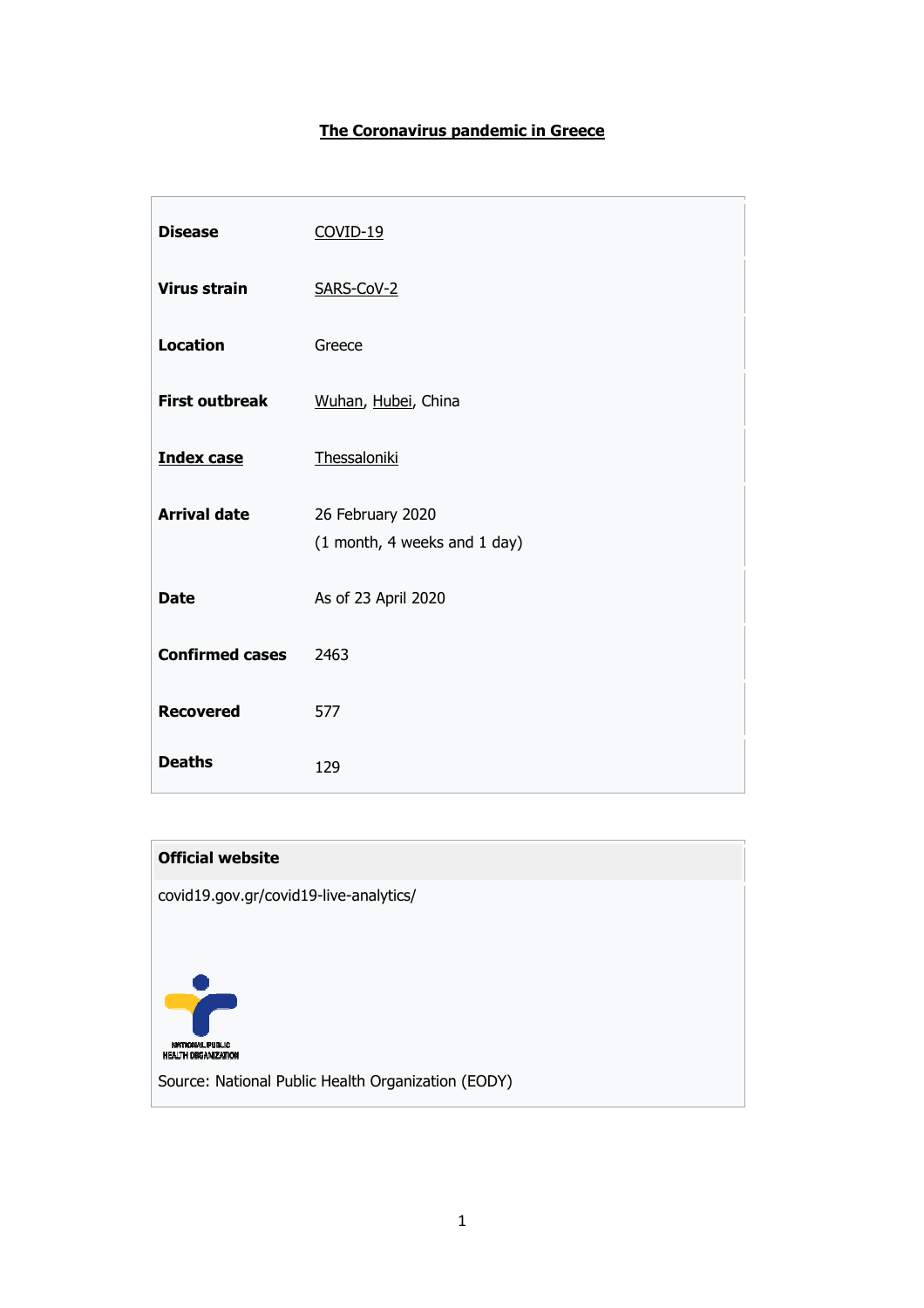- The 2019–20 corona virus pandemic first appeared in Greece on **26 February 2020** when the first COVID-19 case.
- The first death from COVID-19 in Greece was a 66-year-old man, who died on **12 March**.
- As of 21 April 2020, there have been 2401 confirmed cases and 121 deaths.

Health and state authorities issued precautionary guidelines and recommendations, while measures up to early March were taken locally and included **the closure of schools and the suspension of cultural events in the affected areas**.

**On 10 March**, with 89 confirmed cases and no deaths in the country, the government decided to suspend the operation of educational institutions of all levels nationwide and then,

**On 13 March,** to close down all cafes, bars, museums, shopping centers, sports facilities and restaurants in the country.

**On 16 March**, all retail shops were also closed, two villages in Macedonia were quarantined, and all services in all areas of religious worship of any religion or dogma were suspended.

**On 18 and 19 March**, the government announced a series of measures of more than 10 billion Euros to support the economy, businesses and employees.

**On 22 March,** the Greek authorities announced restrictions on all non-essential movement throughout the country, starting from **6 am on 23 March.** Since that date, movement outside the house is permitted only for seven categories of reasons:

- i) moving to or from one's workplace during work hours,
- ii) going to the pharmacy or visiting a doctor
- iii) going to a food store
- $iv)$  going to the bank for services not possible online,  $v)$  assisting a person in need of help
- v) going to a major ritual (funeral, marriage, baptism) or movement, for divorced parents, which is essential for contact with their children, and vii) moving outdoors, near one's home, for exercising or taking one's pet out, individually or in pairs.

Citizens leaving their home are required to carry their police ID or passport, as well as a signed attestation in which the purpose or category of travel is stated. The Hellenic Police, the Municipal Police, the Hellenic Coast Guard and the National Transparency Authority are empowered to enforce the restrictions and can issue fines for each offense.

On 4 April these restrictions were extended until 27 April firstly and later until the 4<sup>th</sup> of May.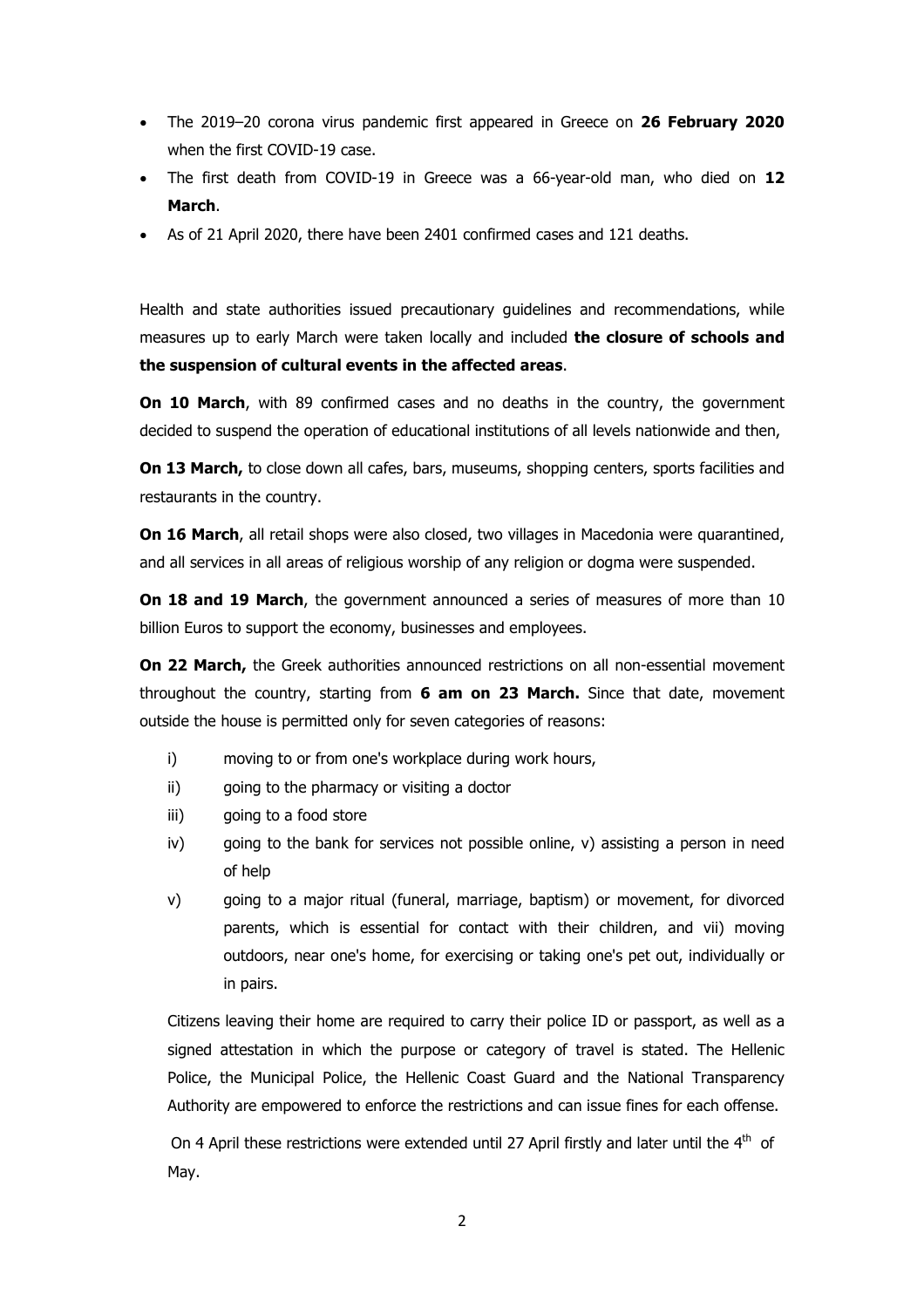### **Travel restrictions abroad**

**On 18 March**, Greece and the other EU member states decided to close their external borders to all non-EU nationals. In Greece, the entry of citizens of countries from outside the European Union is only permitted for a condition that relates exclusively to an emergency or family matter. All private pleasure boats from abroad were also banned from entering the country.

#### **Economic measures**

**On 18 March,** the government announced a package of measures to support the economy, businesses and employees. The measures include:

- 1. The suspension, for four months, of tax and social security obligations of corporations that were ordered to close by the state decree, with the sole condition that they do not dismiss any workers. This measure covers about 220,000 businesses and 600,000 employees.
- 2. The measures also include an  $\epsilon$ 800 stipend as well as a four-month suspension of payment of March taxes on employees of businesses the activity of which was suspended and on freelance professionals who work in sectors affected by the pandemic.
- 3. The reduction of VAT tax from 24% to 6% on pharmaceutical products such as gloves, masks and antiseptics was also announced.
- 4. Moreover, Greece has been included in emergency assets purchases' program worth 750 billion Euros launched by the ECB, and also stated the 3.5% primary surplus target for Greece is no longer in effect, according to a **Eurogroup** decision.
- 5. On 19 March, the State Budget allocated more than 10 billion Euros in support of the economy. The suspension of tax and social security obligations of corporations and the number of beneficiaries of the €800 stipend was extended to include all businesses harmed by the pandemic, all freelancers and self-employed workers and the majority of private sector workers. The state will also cover the cost of beneficiaries' insurance, pension, and health payments.
- 6. The Easter bonus would be paid in full to all employees and announced a special bonus for health and civil protection workers.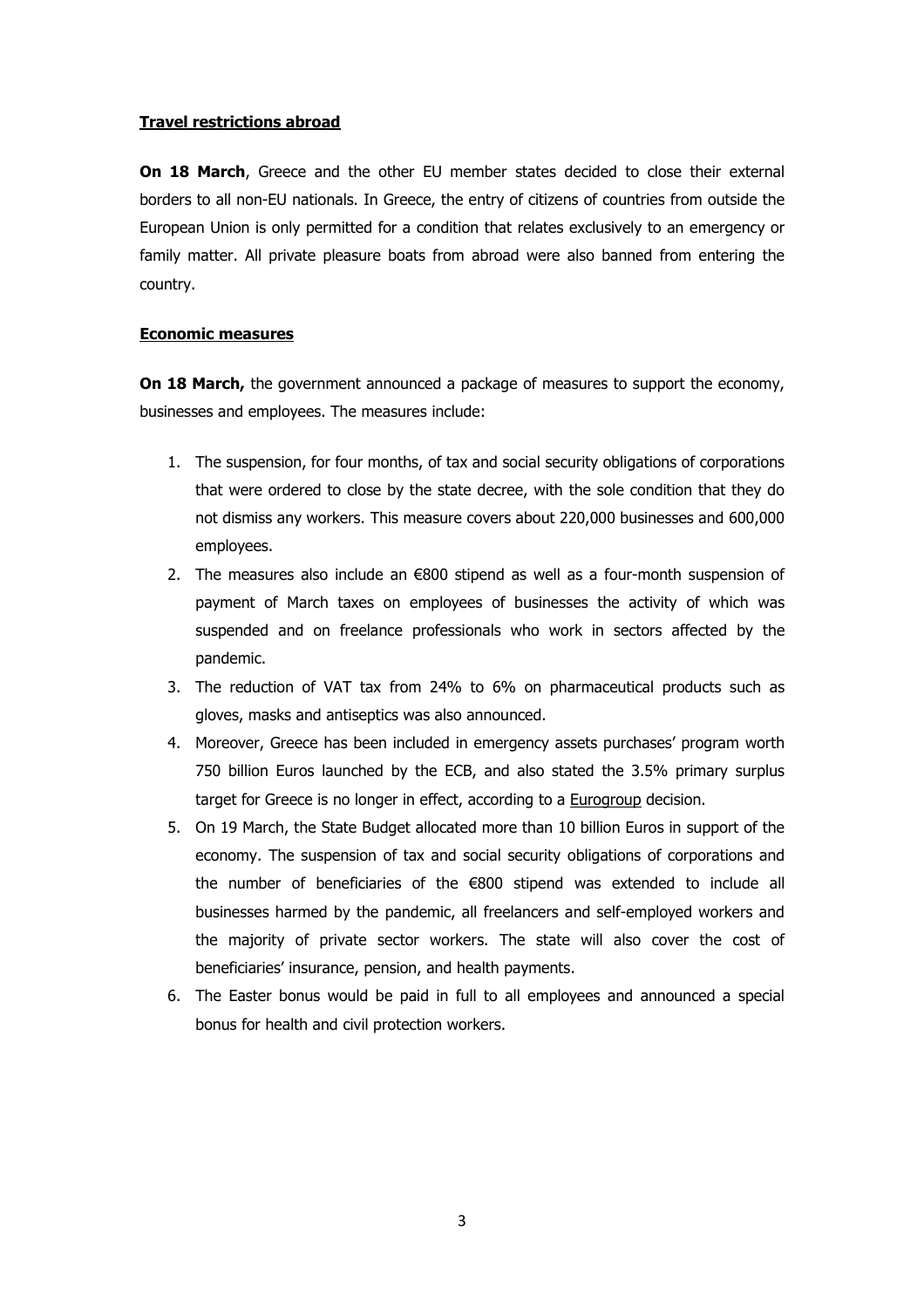#### **Suspension of businesses and workplaces**

**On 12 March**, a two-week closure of all theatres, courthouses, cinemas, gyms, playgrounds and clubs was announced.

**On 13 March**, the nationwide closure of all shopping centers, cafes, restaurants, bars, museums and archaeological sites and food outlets, excluding supermarkets, pharmacies and food outlets that offer take-away and delivery only, was announced.

**On 14 March**, all organized beaches and ski resorts were closed.

**On 19 March**, the government announced the closure of all hotels across the country, from midnight on March 22 and until the end of April. Only hotels that accommodate personnel that guard the border will continue to operate, as well as three hotels in Athens and Thessaloniki and one hotel per regional unit will remain open. Moreover, all Greek citizens returning from abroad will be subjected to mandatory surveillance and isolation for at least 14 days.

**On 22 March**, all parks, recreation areas and marinas were also closed.

#### **Closure of educational institutions**

**Starting on 28 February**, with four confirmed cases in the country, the precautionary local closure of schools was decided when there was concern that members of these school communities may have come into contact with a coronavirus carrier. On the same day, all educational trips abroad programmed by schools were suspended and various municipalities around the country began disinfecting schools locally.

On 4 March, the closure of all public and private educational institutions of all levels in some infected areas and from 8 March all educational trips within the country were suspended.

**On 10 March**, the operation of all schools, universities, daycare centers and all other educational establishments were suspended nationwide for fourteen days.

A special purpose leave of 15 days was introduced for working parents.

Ten days later, on 20 March, this was extended such that all educational institutions would remain closed until 10 April.

On 10 April, the all educational institutions would remain closed until 10 May.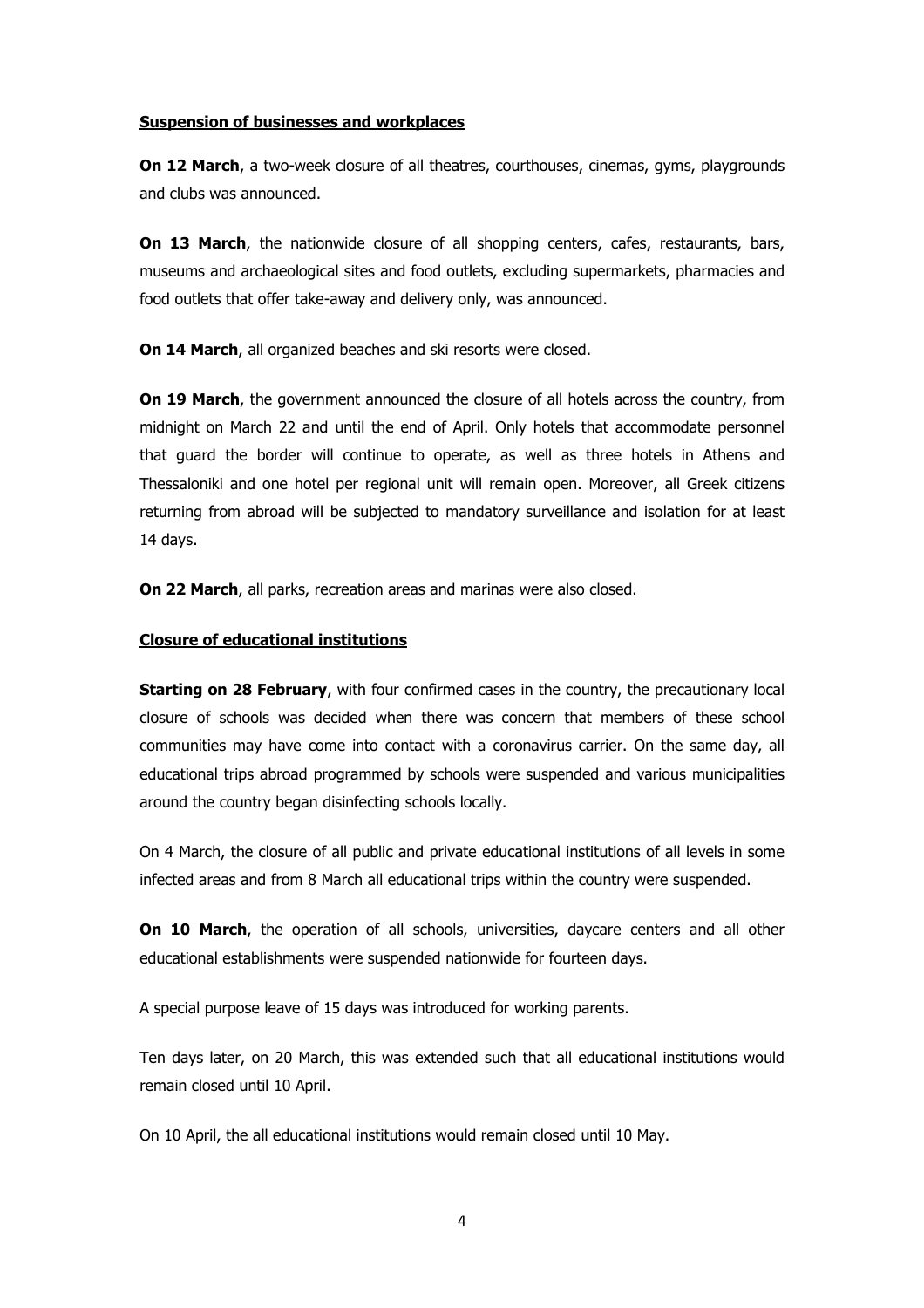### **Suspension of religious services**

Following the Synod's decision, the government decided to suspend services in all areas of religious worship of any religion or dogma from 16 March, till to the end of April.

## **Trade Unions**

Dealing with a pandemic, such as that of the coronavirus, is an unprecedented situation, which has created extraordinary emergencies that particularly affect the labour market, and therefore the working conditions and conditions for workers.

EKA through a special page and a special form offers valid information to the employees and unions members, giving also the possibility to submit complaints, since phenomena of employer arbitrariness have already appeared.

EKA calls on all employees to be vigilant individually and collectively to manage the consequences of the state of emergency, with immediate information and involvement of primary unions, on employer arbitrariness and employment problems.

### **Frequent Questions addressed to Unions**

### **BUSINESS CLOSING AND DECISION-MAKING**

What about employee pay:

- a) When the employer decides to close the business
- b) When the state closes the business

#### **EMPLOYEE SUPPORT MECHANISM**

How will the employees of companies-employers whose operation has been temporarily banned due to the emergency measures against coronavirus be paid? What is the procedure for joining the employee support mechanism? Which employees are excluded from the support mechanism?

#### **SPECIAL PURPOSE LEAVE**

- Which parents are eligible for the special purpose leave
- How is a special purpose leave issued
- How does the special purpose leave relate to the annual normal leave
- Who pays the employee on special day leave